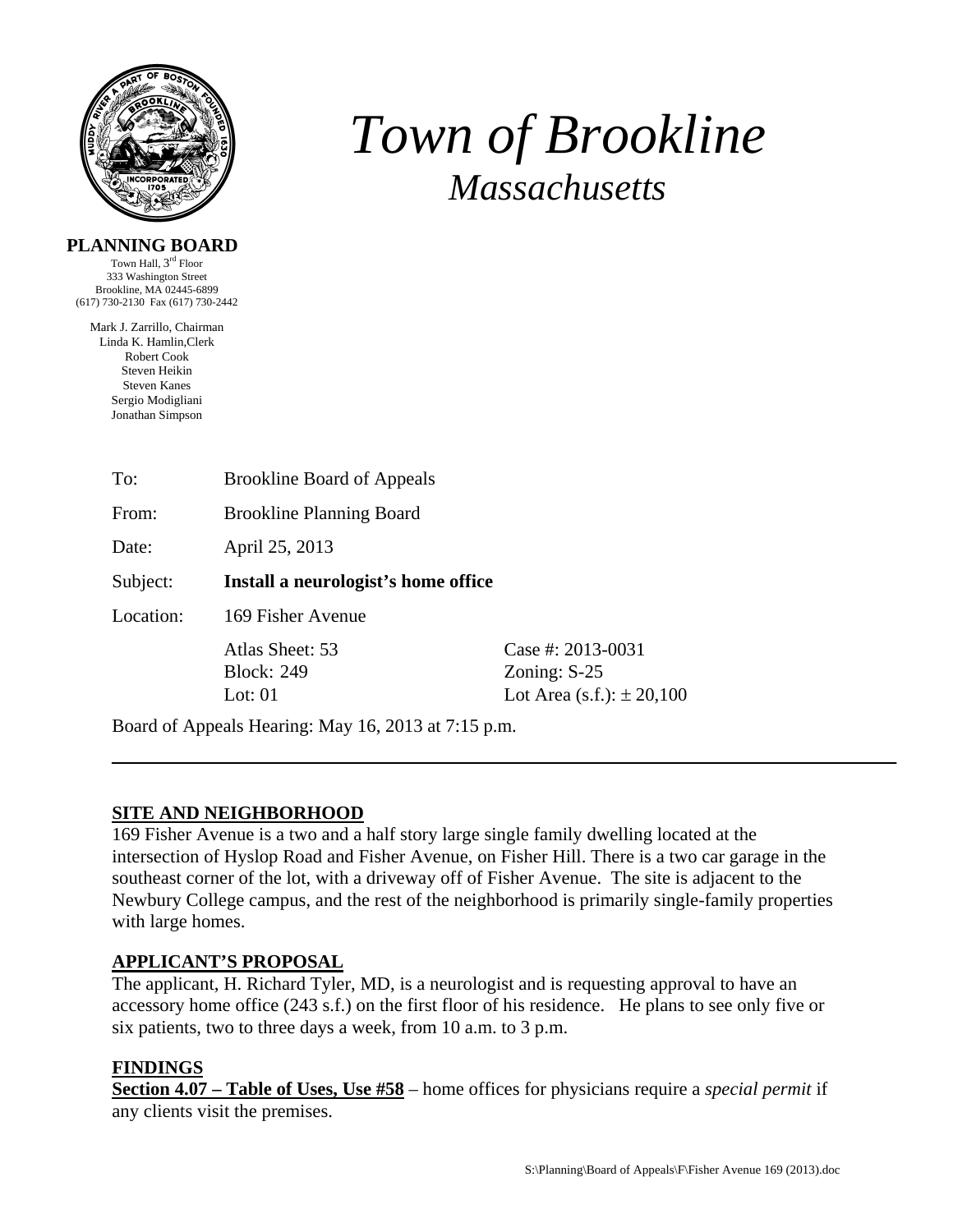#### **PLANNING BOARD COMMENTS**

The Planning Board has no objection to this proposal for a physician's home office. In the event that the property changes hands and is occupied by another resident physician, the special permit should be limited to a five year time period; at which time, it could be extended if no negative impacts are being created, and the conditions are being met. The Planning Board also recommends that the practice be limited to no more than fifteen patients a week, during the time period of Monday through Friday, from 9:00 a.m.to 5:00 p.m.

#### **Therefore, the Planning Board approves a physician's home office for a period of five years per the plans by Jonathan Raisz Architect, dated 2/27/13, subject to the following conditions:**

- **1.** Office hours shall be restricted to Monday through Friday from 9:00 a.m.to 5:00 p.m.
- **2.** The number of patients seen in a week shall be no more than fifteen patients.
- **3.** The relief granted herein shall terminate in five years unless the Board of Appeals, after further public hearing, votes to extend the same.
- **4.** Prior to the issuance of a building permit, the applicant shall submit to the Building Commissioner for review and approval for conformance to the Board of Appeals decision: 1) a final site plan stamped and signed by a registered engineer or land surveyor; and 2) evidence that the Board of Appeals decision has been recorded at the Registry of Deeds.

*pss*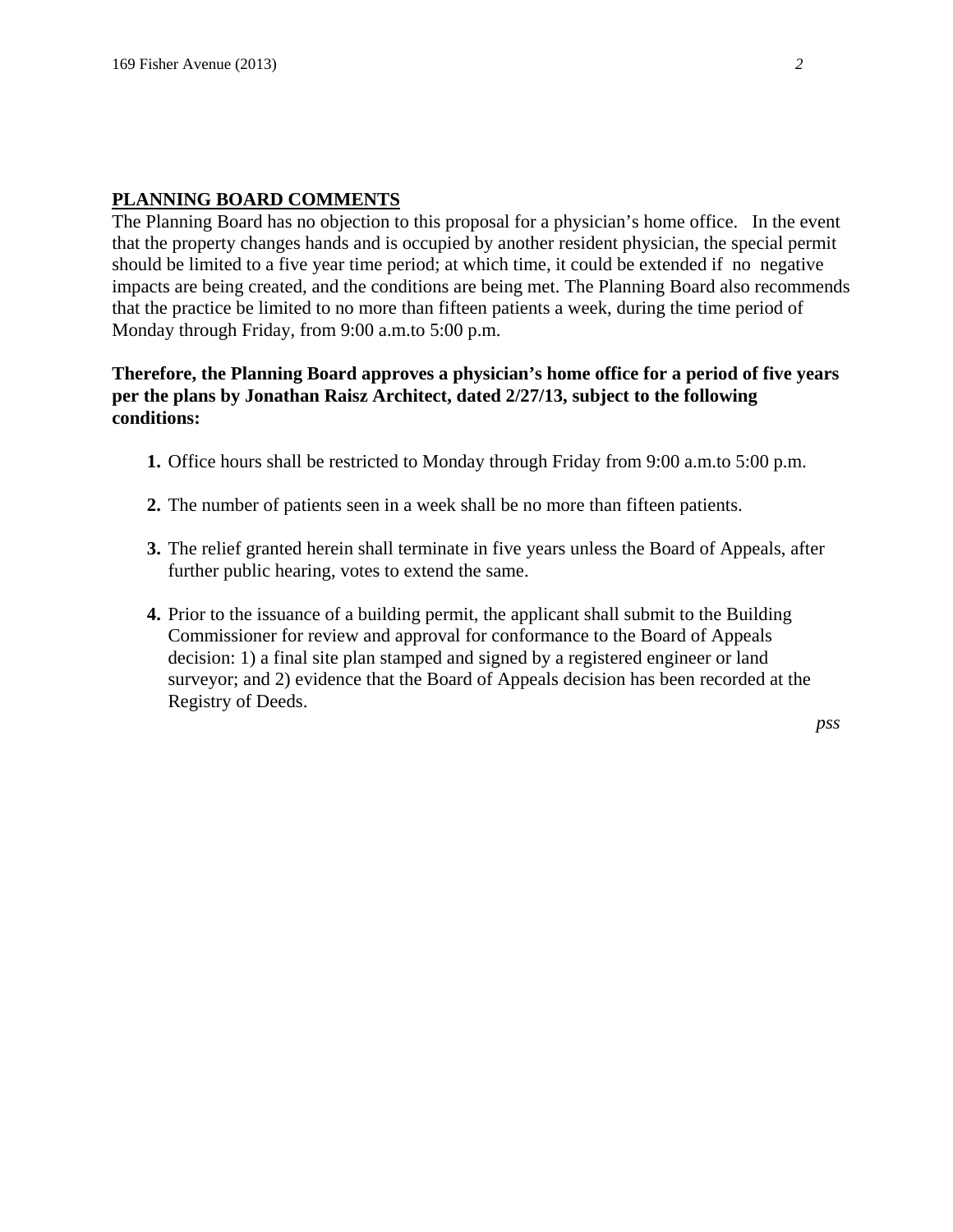

*View from Fisher Avenue showing parking area*